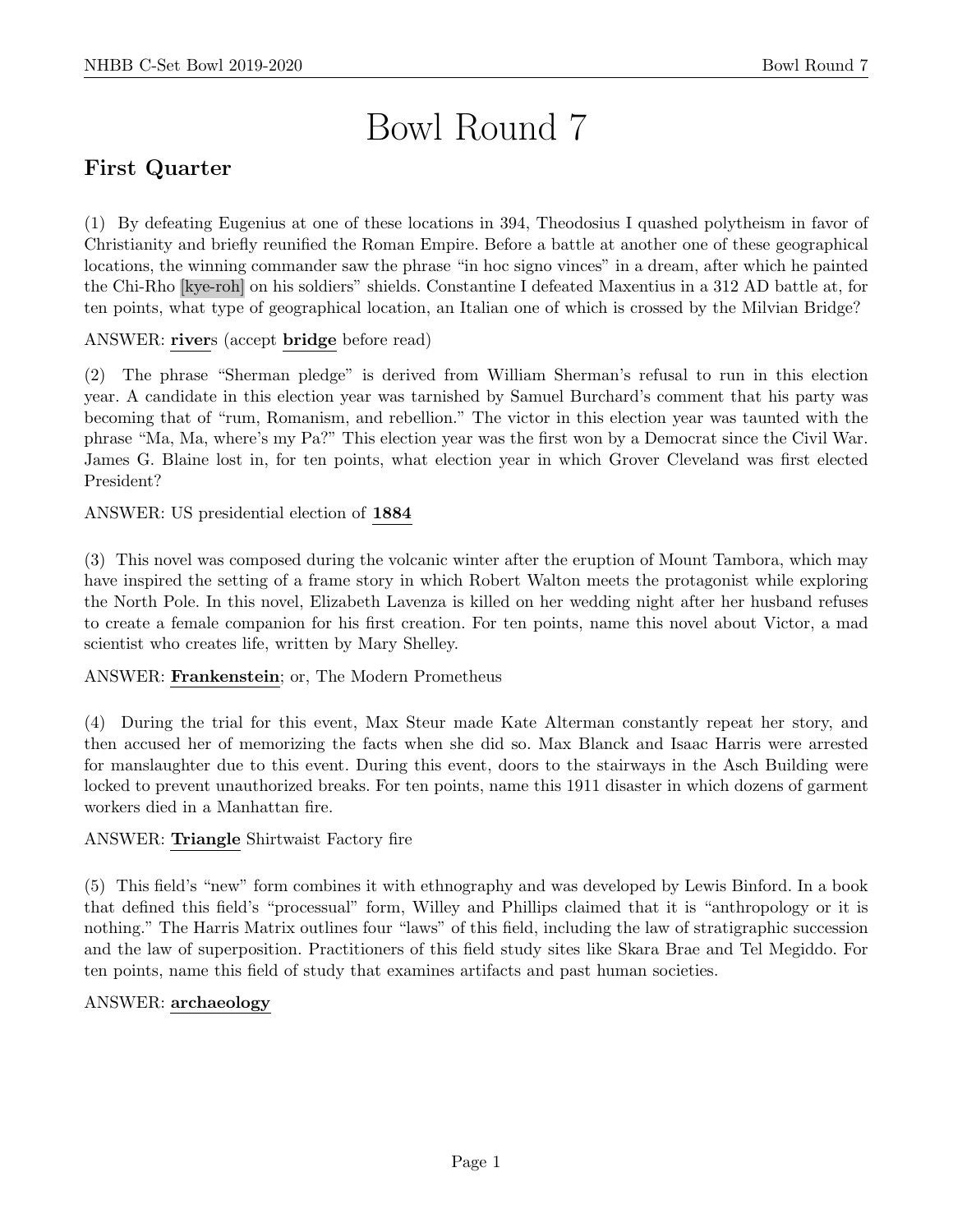(6) This policy was enacted under the leadership of D.F. Mala and his National Party. In accordance with this policy, the movement of citizens were restricted by the Pass Laws. People protesting this policy were massacred at Sharpeville and Soweto. In 1993, F.W. de Klerk shared a Nobel Peace Prize for helping to end this policy. Nelson Mandela opposed, for ten points, what South African system of racial segregation?

# ANSWER: apartheid

(7) Using the method of interpretatio romana, Tacitus identified this god with Mercury in his Germania. One ceremony to this god involved hanging horses. This god, who was hung from the World Tree, sacrificed his eye for wisdom. This husband of Frigga rides the eight-legged horse Sleipnir and is the father of Balder and Thor. This god's German form is the namesake of Wednesday. For ten points, name this chief god of the Norse pantheon.

# ANSWER: Odin (accept Wodan; accept Wuotan)

(8) This event was a consolation choice after proposals for it to be held at Egyptian pyramids, a Roman amphitheater in Tunisia at sunrise, or a cruise ship fell through. Michael Lindsay-Hogg filmed this event, which took place at 3 Savile Row and featured Billy Preston. This event, which included multiple takes of "Don't Let Me Down" and "Get Back," was interrupted by police responding to noise complaints. The album Let It Be features songs recorded during, for ten points, what impromptu January 1969 event above London, the last time the Fab Four played live?

ANSWER: the Beatles" rooftop concert (prompt on partial answers; prompt on descriptions of the Beatles" last concert)

(9) The United States organized the "coalition of the willing" against this country after a report by an informant known as "Curveball." A photograph of a man in this country wearing a hood and standing on a box was used as proof that American soldiers were abusing prisoners in Abu Ghraib. In 2003, the United States invaded this country to secure non-existent weapons of mass destruction. For ten points, name this country that was led by Saddam Hussein from Baghdad.

ANSWER: Iraq (accept the Iraqi Republic)

(10) This monarch introduced religious freedom in his kingdom with the Declaration of Indulgence, which was partially meant to protect his own Catholicism. George Jeffreys was appointed by this man to severely punish the instigators of the Monmouth Rebellion in the Bloody Assizes. This successor of Charles II served as the Stuart king before being replaced by the House of Orange. For ten points, name this King of England overthrown in the Glorious Revolution.

ANSWER: James II of England (accept James VI of Scotland; prompt on James)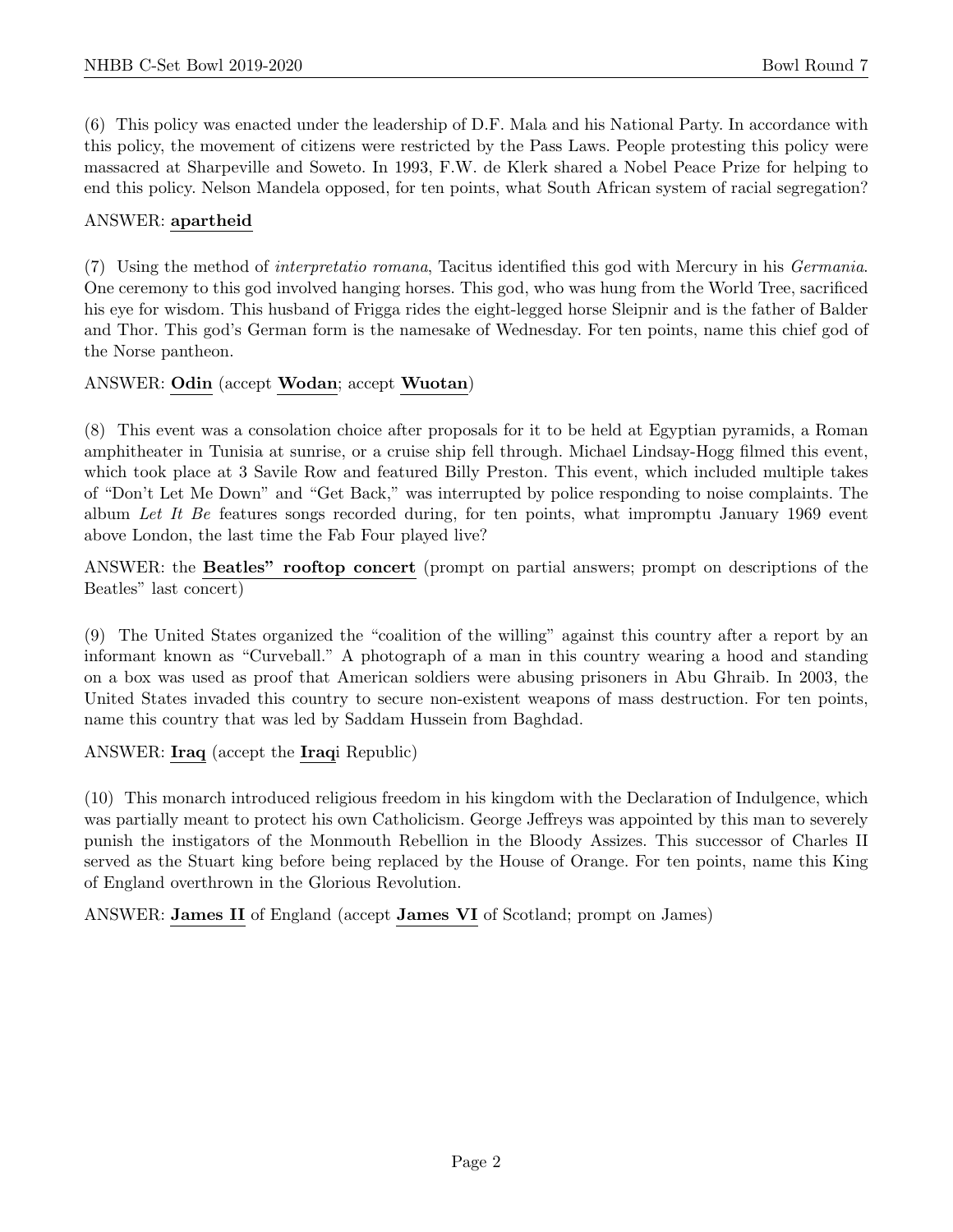# Second Quarter

(1) The McCone Commission investigated violence in this city, concluding that high unemployment and poor education led to a 1965 riot. Police in this city were accused of "kicking a pregnant woman" while arresting Marquette Frye and his family. In 1992, riots broke out in this city after four police officers were acquitted of beating an unarmed black man. The Watts and Rodney King Riots took place in, for ten points, what largest city in California?

# ANSWER: Los Angeles (accept LA)

BONUS: In 1943, soldiers stationed in Los Angeles clashed with Mexican-American youth in this race-fueled riot.

# ANSWER: Zoot Suit Riot

(2) The Treaty of Utrecht allowed this organization to build a depot in the English town of Lynn. The Victual Brothers temporarily seized a city dominated by this city in modern Gotland, the port of Visby. The Kingdom of Sweden weakened this organization by capturing ports in Pomerania and Prussia. For ten points, name this maritime league, largely made up of German city-states, that controlled Medieval Baltic trade.

# ANSWER: Hanseatic League

BONUS: One of the most influential cities in the Hanseatic League was this free imperial city on the River Elbe.

# ANSWER: Hamburg

(3) This state's national guard once joined forces with this state's Fuel and Iron Company to attack a group of striking coal miners in what became known as the Ludlow Massacre. This state was home to the 59ers Gold Rush, which centered around Pike's Peak and fueled the growth of cities like Boulder and its capital, a "Mile High" city. For ten points, name this western US state where miners built the city of Denver.

# ANSWER: Colorado

BONUS: This US President vetoed Colorado's initial push for statehood, citing its low population. Nebraska became a state during this man's administration, helping pass the 14th Amendment over this man's objection.

# ANSWER: Andrew Johnson (prompt on Johnson)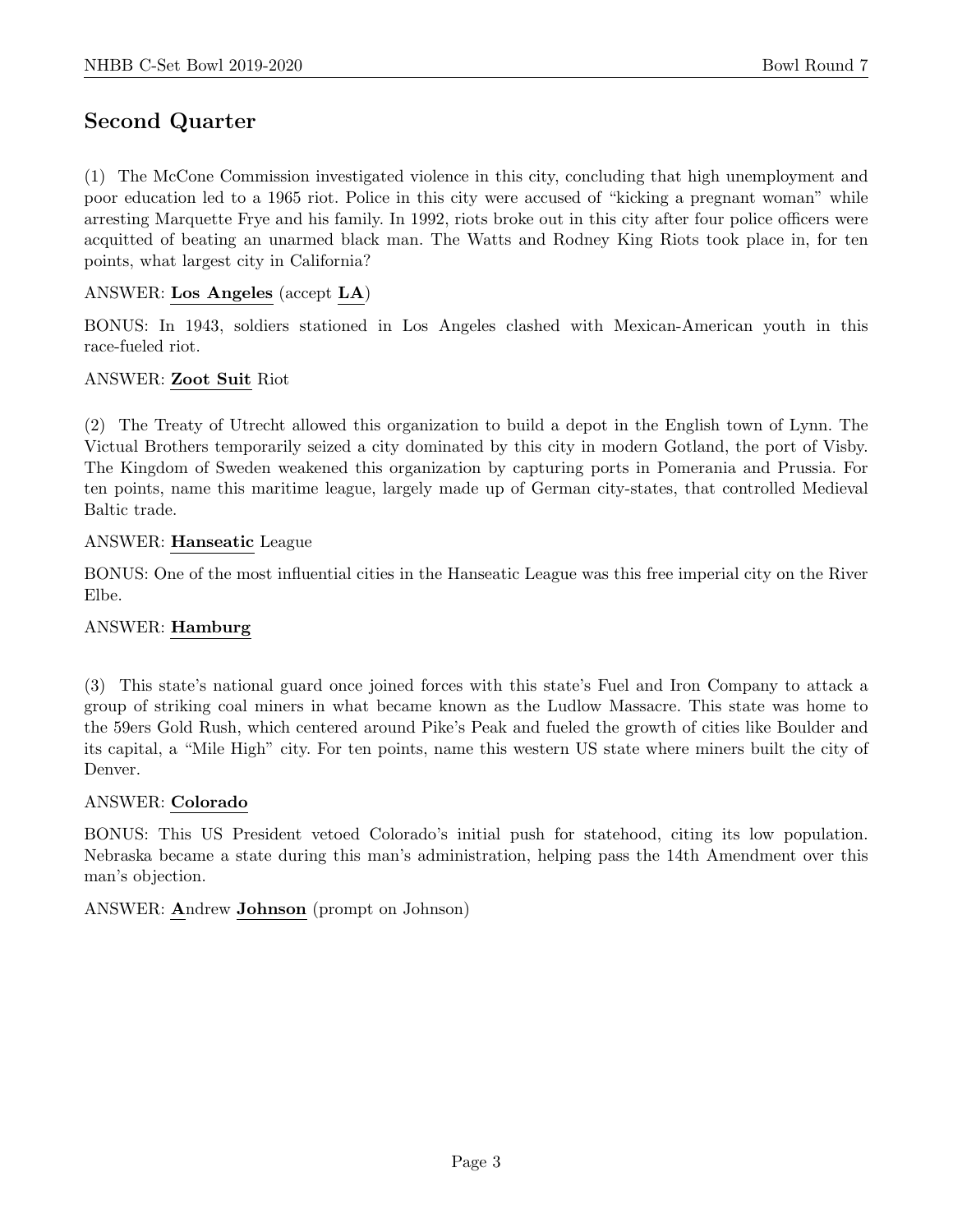(4) The indigenous population of this nation killed and ate 70 European settlers during the Boyd Massacre after a chief was whipped on the namesake ship. The Native Land Court ended the communal land system in this country, the site of early 19th century intertribal conflicts called the Musket Wars. The British signed the Treaty of Waitangi with the native people of, for ten points, what country in Oceania settled by the Maori?

# ANSWER: New Zealand

BONUS: The Maori fought a short conflict with the British over a tax on this animal. A type of this animal named the Lhasa Apso protected temples in Tibet.

# ANSWER: Dog (War)

(5) This country threatened to build the Salwa Canal, which would turn its neighbor's territory from a peninsula into an island. Over 700 people died in the Mina Stampede in this nation in 2015 while approaching Jamarat Bridge. An attack on this country's Abqaiq Oil Field, once thought to be the work of Houthi rebels, was instead proven to be an Iranian attack in September 2019. King Salman and Crown Prince Mohammad bin Salman lead, for ten points, what Middle Eastern country with capital Riyadh?

# ANSWER: Saudi Arabia

BONUS: In October 2018, Saudi Arabian agents murdered this dissident journalist in the Saudi consulate in Turkey.

# ANSWER: Jamal Khashoggi

(6) The 4th book of the Continuations of the Chronicle of Fredegar gives a biased account of this battle. This battle occurred after Odo the Great suffered multiple defeats at Narbonne and Bordeaux, leading his army to combine with Frankish forces. One side at this battle had no cavalry, opting to form the phalanx formation to combat Abd al-Rahman al-Ghafiqi's horses. For ten points, name this victory by Charles Martel that turned back the Muslim invasion of Europe.

# ANSWER: Battle of Tours (accept Battle of Poitier)

BONUS: Odo the Great, who had earlier fought the Umayyads at the Battle of Toulouse, was duke of this French region

# ANSWER: Aquitaine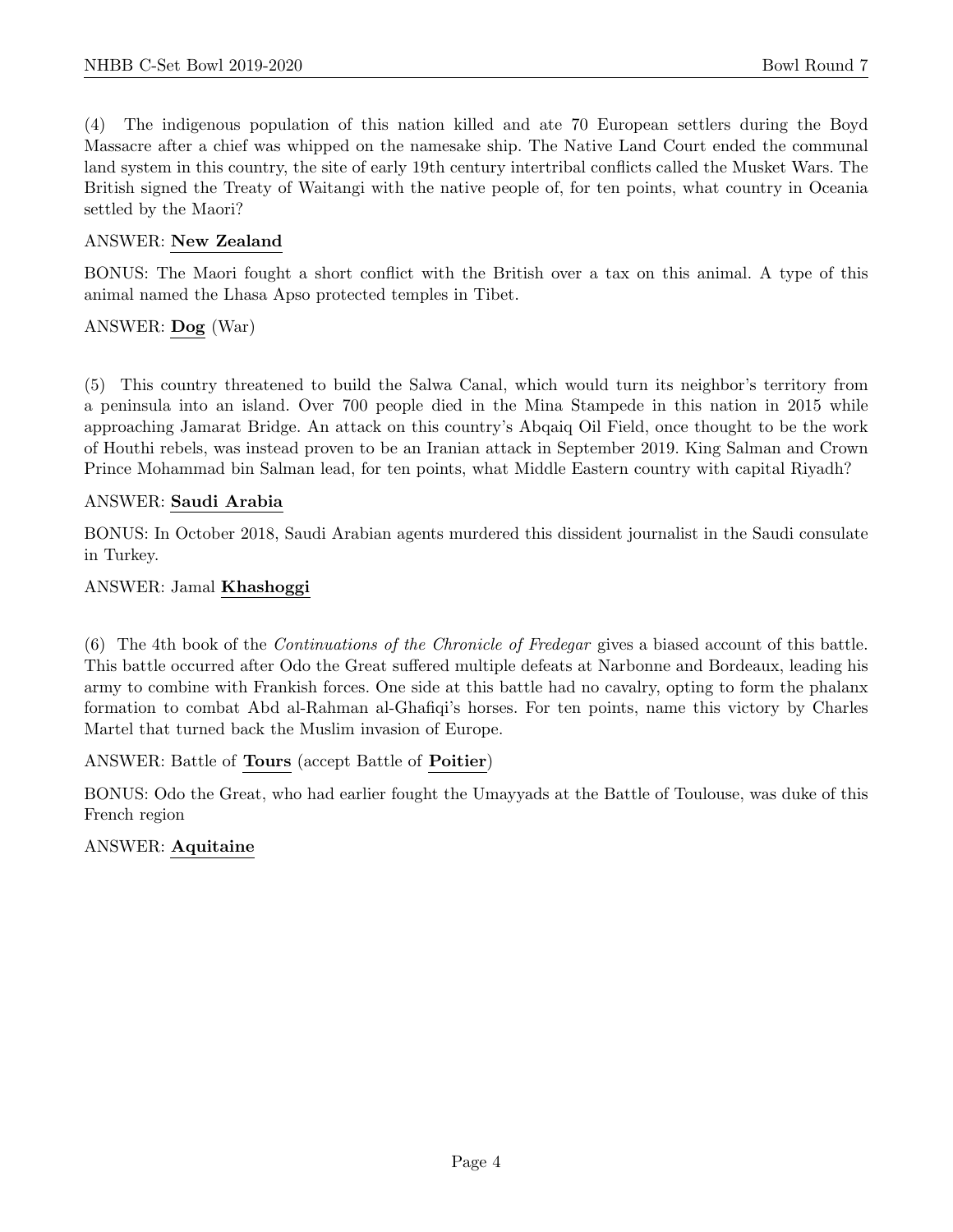(7) This politician responded to Harold Stassen's calls to ban the Communist Party by saying "You can't shoot an idea with a gun" in the first Presidential debate to be broadcast on the radio. This politician prosecuted mob boss Lucky Luciano as a Special Prosecutor for Fiorello La Guardia before being elected Governor of New York in 1943. A photograph shows an opponent of this politician triumphantly holding a copy of the Chicago Daily Tribune. For ten points, name this politician who did not actually defeat Truman in the 1948 Presidential election.

ANSWER: Thomas Edmund Dewey

BONUS: While serving as Manhattan District Attorney, Dewey prosecuted several corrupt members of this institution. Previous Presidential hopeful Samuel J. Tilden rose to fame after investigating this institution.

# ANSWER: Tammany Hall

(8) A portrait of this man by Ingres [ahng] shows him seated on a throne while wearing a golden laurel. Jacques-Louis David [dah-VEED] painted numerous portraits of this man, including one at his study in the Tuileries [twee-luh-ree] Palace and another in which this man rides a rearing gray horse while crossing the Alps. For ten points, name this French Emperor who was painted leading troops at the Battle of Waterloo.

ANSWER: Napoleon Bonaparte (or Napoleon I)

BONUS: The bottom left corner of David's Napoleon Crossing the Alps includes the names of three famous generals inscribed on rocks. One is Bonaparte; name either of the other men.

ANSWER: Hannibal Barca and/or Charlemagne (accept Carolus Magnus; prompt on Barca)

# Third Quarter

The categories are . . .

- 1. Henry Ford
- 2. The Black Death
- 3. Chiang Kai-Shek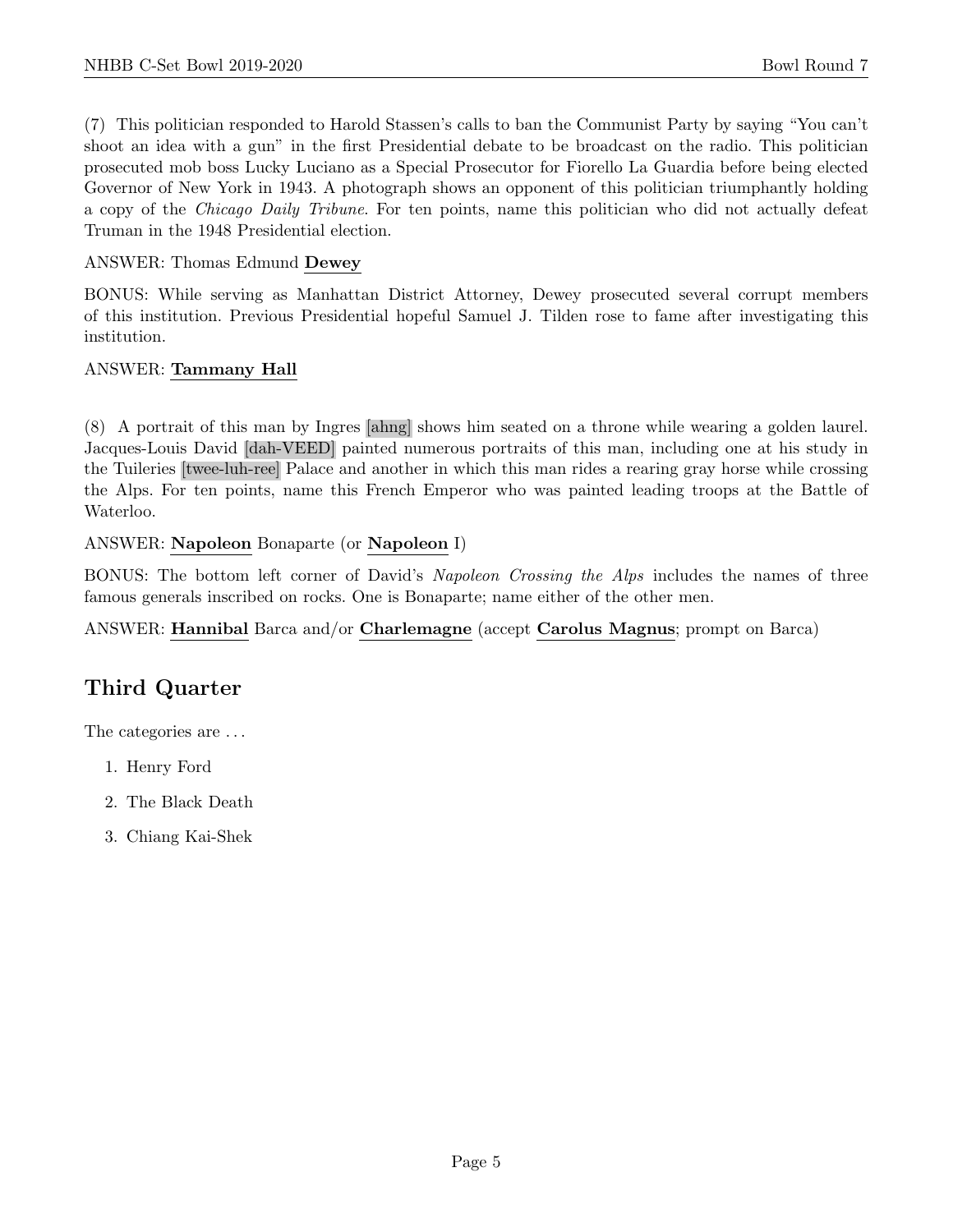# Henry Ford

Name the...

(1) Largest city in Michigan, where he started his company.

# ANSWER: Detroit

(2) Car, nicknamed the Tin Lizzie, that put his company on the map.

# ANSWER: Model T

(3) Production method he championed in which parts moved along a belt to be put together.

# ANSWER: assembly line

(4) Daily wage he paid to his workers starting in 1914, a revolutionary amount.

# ANSWER: five dollars per day

(5) Country where he established Fordlandia, a failed rubber plantation.

# ANSWER: Brazil

(6) UAW union leader from 1946 to 1970 who feuded with Ford and fought at the "Battle of the Overpass."

# ANSWER: Walter Reuther

(7) City where Ford built the River Rouge plant; it also names a newspaper edited by Ford.

# ANSWER: Dearborn (accept Dearborn Independent)

(8) Antisemitic series of pamphlets he wrote, subtitled "The World's Problem."

# ANSWER: The International Jew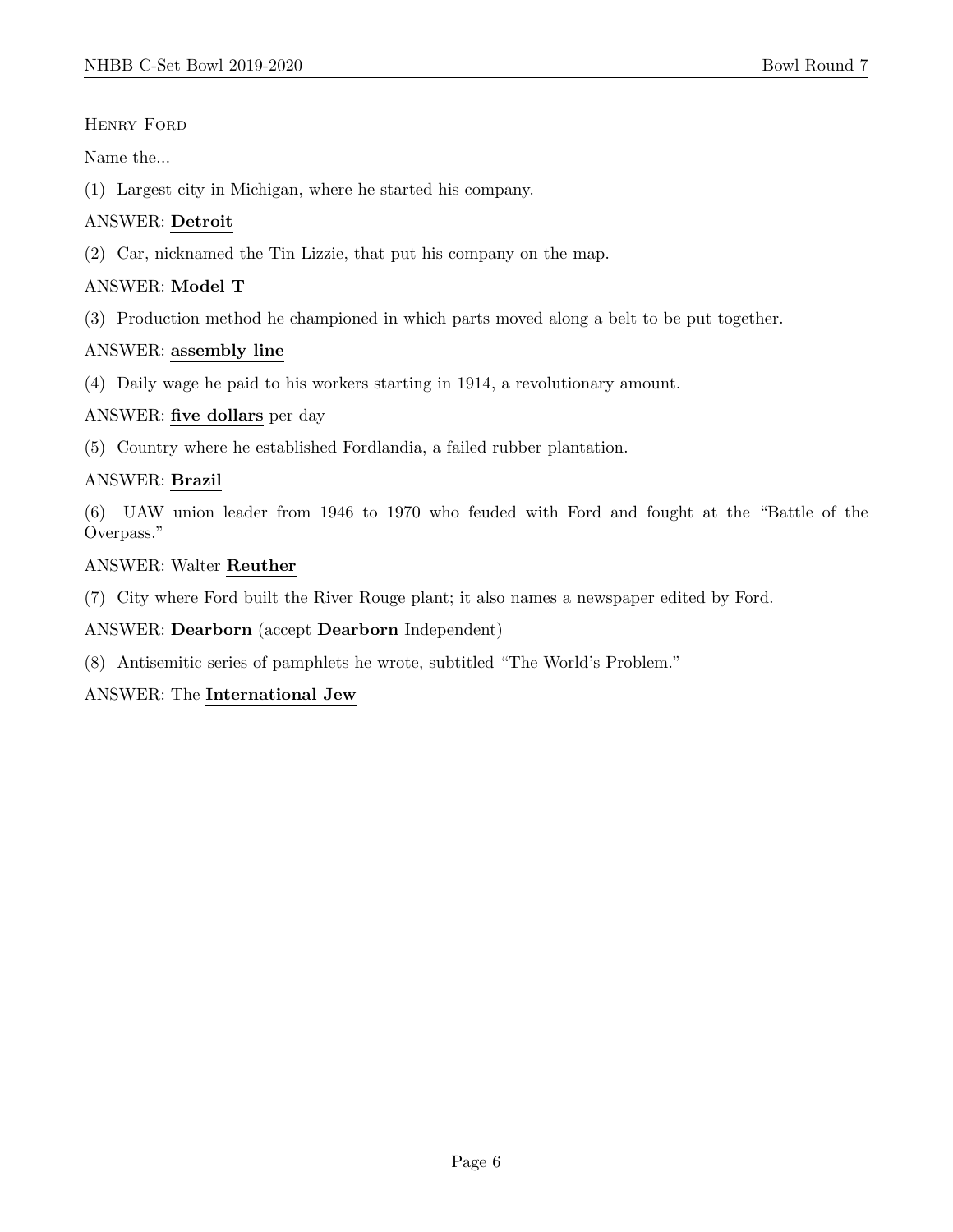THE BLACK DEATH

Name the...

(1) Disease caused by Yersinia pestis that is blamed for the Black Death.

ANSWER: Bubonic plague (or black plague)

(2) Animals that spread the disease while being attached to black rats.

ANSWER: fleas (prompt on "rats" if given before read)

(3) Ancient trade route between China and Europe that helped spread the disease.

# ANSWER: Silk Road (or Silk Route)

(4) Occupation that dealt with the plague while wearing a heavy overcoat and a beak mask.

# ANSWER: plague doctors

(5) Nomadic ethnic group originating in northern India that was blamed for the outbreak and discriminated against.

ANSWER: **Romani** people (accept gypsy, but inform the players that it's considered a pejorative term)

(6) Empire, led by Jani Beg, that may have started the outbreak by launching corpses into Kaffa.

ANSWER: Mongol Empire (accept Golden Horde)

(7) Survey ordered by William the Conqueror that gives the closest pre-Black Death population of England.

# ANSWER: Domesday ["doomsday"] Book

(8) 1351 law created by Edward III to address the labor shortage caused by the plague.

# ANSWER: Statute of Laborers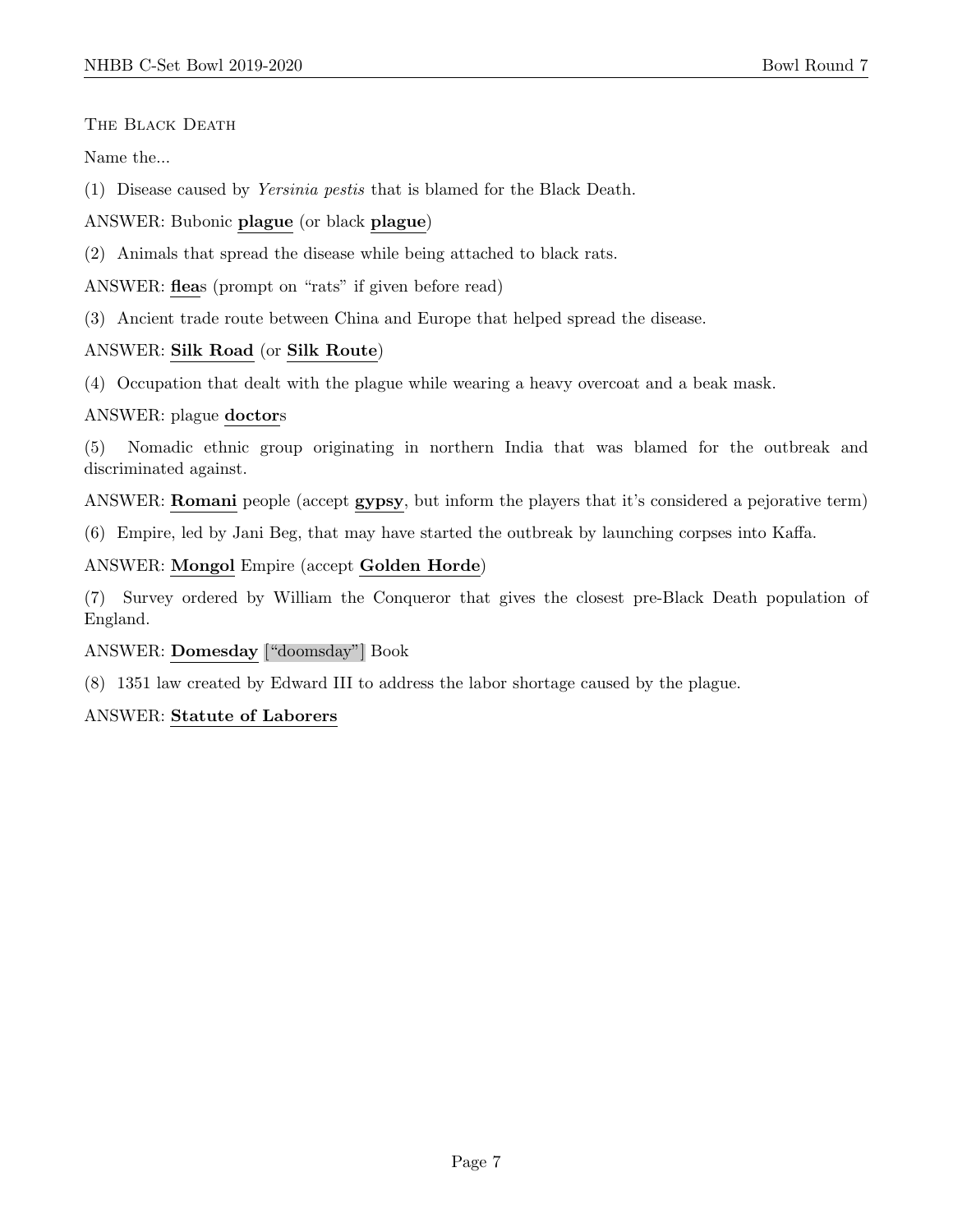# Chiang Kai-Shek

Name the...

(1) Rival political party that took power in China after he was forced out of the country.

#### ANSWER: Communist Party

(2) Island to which he fled after the Chinese Civil War.

# ANSWER: Taiwan (accept Formosa)

(3) River, the second-longest in China, he had flooded to slow down invading Japanese forces.

# ANSWER: Yellow River

(4) Political party he led, often called the Nationalists.

# ANSWER: Kuomintang (accept KMT)

(5) Man who mentored him and put him in charge of the Whampoa Military Academy.

# ANSWER: Sun Yat-Sen

(6) 1937 incident at a bridge near Beijing that forced Chiang into the second Sino-Japanese War.

# ANSWER: Marco Polo Bridge Incident

(7) 1936 incident in which he was kidnapped and forced to create a United Front.

#### ANSWER: Xi'an Incident

(8) Wife of Chiang Kai-shek and youngest of the influential Soong sisters.

# ANSWER: Soong Mei-ling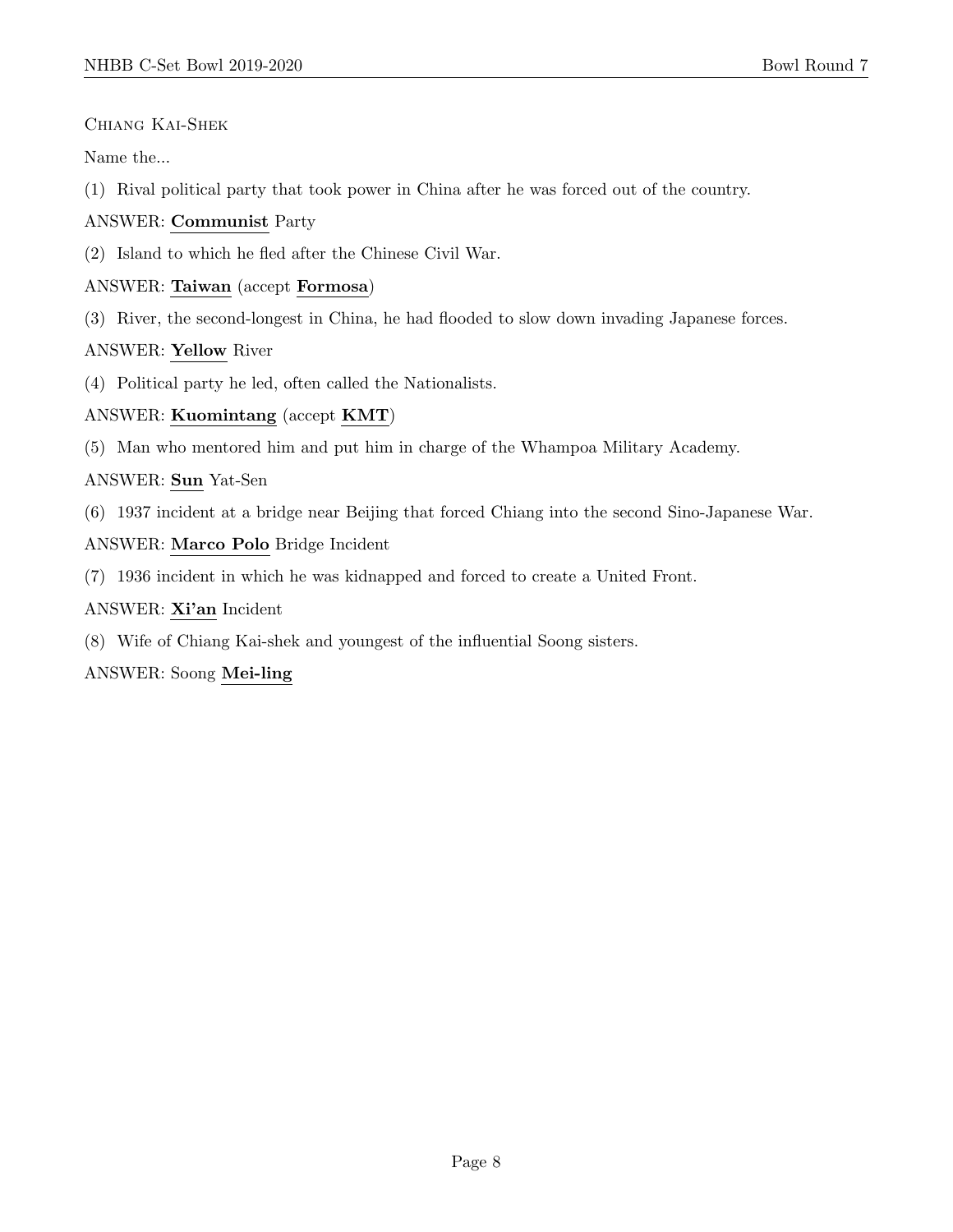# Fourth Quarter

(1) With Alexis Carrel, this man authored "The Culture of Organs," outlining the creation of an artificial heart. This man, at a dinner hosted by Hugh Wilson, controversially accepted the (+) Order of the German Eagle from Hermann Goring. A speech by this man, given on behalf of (\*) America First, claimed that the Roosevelt administration was a war agitator. The Orteig Prize was won by, for ten points, what pilot of the Spirit of St. Louis, an aviator who made the first nonstop solo flight across the Atlantic?

# ANSWER: Charles Lindbergh

(2) Reuters journalist John Rettie broke censorship laws in order to export news of this speech. A "Testament" is quoted by this speech's orator in a passage claiming that the central figure's rudeness was "a  $(+)$  defect which cannot be tolerated in one holding the position of General Secretary." This speech, which was given to the 20th Congress in (\*) 1956, contributed to its deliverer's namesake "thaw" during the Cold War. For ten points, name this speech in which Nikita Khrushchev broke with Stalin's policies.

ANSWER: Khrushchev's Secret Speech (or On the Cult of Personality and its Consequences)

(3) The Phillips Report, which detailed cost overruns for this project, was revealed to the public by Walter Mondale. Edward White, Roger (+) Chaffee, and Gus Grissom died during an early phase of this program, which succeeded programs named (\*) Mercury and Gemini. On July 20, 1969, the Sea of Tranquility was the landing site of one of this project's modules, the Eagle. For ten points, name this project that sent the first astronauts to the Moon.

ANSWER: Apollo program (prompt on NASA and/or descriptions of the American space project)

(4) This city's Vigeland Statue Garden includes odd sites like the "Man Attacked by Babies" statue and the "Wheel of Life" sundial fixture. This city is home to the Kon-tiki museum, honoring explorer  $(+)$  Thor Heyerdahl, who crossed much of the Pacific on the namesake raft. This city, which was known as Christiana until the 20th century, is home to (\*) Akershus Fortress, which was built by King Haakon V. In 1993, Israel and the PLO agreed to a set of peace accords named for, for ten points, what capital city of Norway?

ANSWER: Oslo (accept Christiana before mentioned)

(5) In the prelude to this conflict, Lord Dalhousie flared tensions by annexing land under the Doctrine of Lapse. Soldiers in this conflict were shot out of cannons during particularly vicious fighting at  $(+)$  Cawnpore. Lucknow was besieged at the start of this conflict. This conflict was sparked after new (\*) cartridges for the Enfield rifle were allegedly greased with fat to offend both Muslim and Hindus soldiers. The British Raj was established in the aftermath of, for ten points, what 1857 revolt in India?

ANSWER: Sepoy Mutiny (accept Indian Revolt of 1857 before "India" is read)